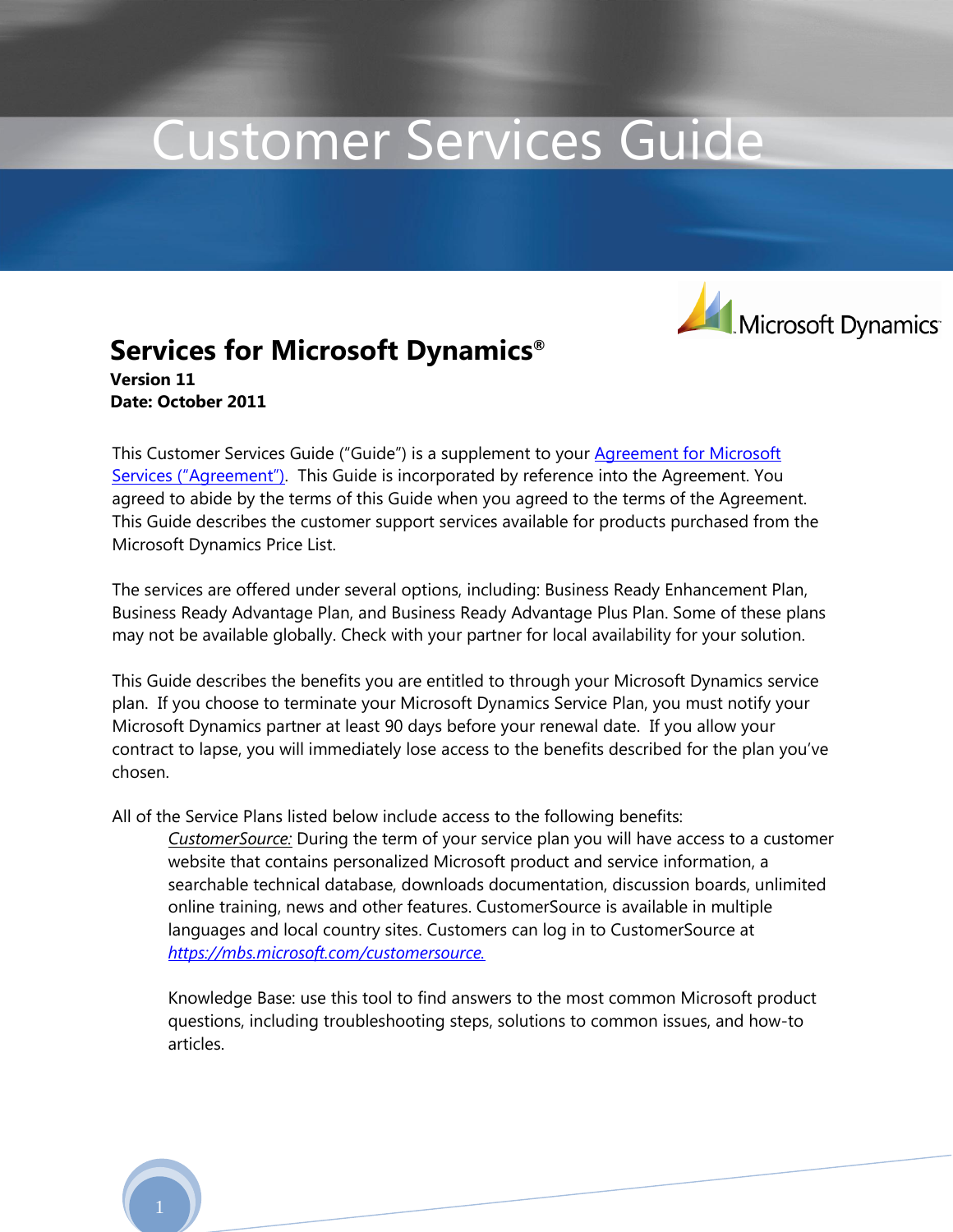*Unlimited Online Training*: these benefits are globally available for customers with CustomerSource access.

- *E-Learning:* Unlimited access to this content includes courses dedicated to Microsoft Dynamics solutions on specific topic areas, e.g. a product module. Knowledge acquired is comparable to classroom training.
- *Training Materials:* Courseware content can be downloaded and used as a study tool or as a desktop reference.
- *Learning Plans:* Use these plans as a training roadmap for your users. It details the training and certification options available for each module or specific functionality.
- **Please note: Some training content is available in multiple languages.**

## **Business Ready Enhancement Plan -** The Business Ready Enhancement Plan (BREP)

is available for customers who have purchased licenses for:

- $\bullet$  Microsoft Dynamics<sup>®</sup> AX
- Microsoft Dynamics<sup>®</sup> CRM
- $\bullet$  Microsoft Dynamics<sup>®</sup> GP
- Microsoft Dynamics<sup>®</sup> NAV
- Microsoft Dynamics<sup>®</sup> Point of Sale (POS)
- Microsoft Dynamics® Retail Management System (RMS)
- Microsoft Dynamics<sup>®</sup> SL
- Microsoft C5 (Denmark only)

*Version Upgrades and Product Updates:* During the term of your BREP plan you are entitled to any upgrades and updates we release for your Microsoft Dynamics product. If you allow your BREP coverage to lapse, you will lose access to Microsoft Dynamics upgrades and updates.

#### *Upgrade Note to Microsoft Dynamics AX 2012 – Business Value Licensing*

Upgrading to Microsoft Dynamics AX 2012 from a prior version of Microsoft Dynamics AX entails a transition that requires bridging two distinctive licensing models. Therefore, Microsoft offers to you two upgrade/transition options aimed at maintaining a balance between the value of your existing Business Ready Licensing or Module Based Licensing entitlements and the upgraded Microsoft Dynamics AX 2012 Business Value Licensing entitlements.

- **Credit -Based Product Version Upgrade/Transition** where customers will receive a credit for their existing license investment. This credit will be equivalent to 100% of their Protected List Price for the modules and users the customer has licensed on prior versions of Microsoft Dynamics AX.
- **Formula -Based Product Version Upgrade/Transition** where a set of upgrade/transition formulas define the number and type of users and servers the customer receives for Microsoft Dynamics AX 2012 in exchange for the number and types of users and functionality the customer had licensed for prior versions of Microsoft Dynamics AX before the upgrade/transition. Please contact your Microsoft Dynamics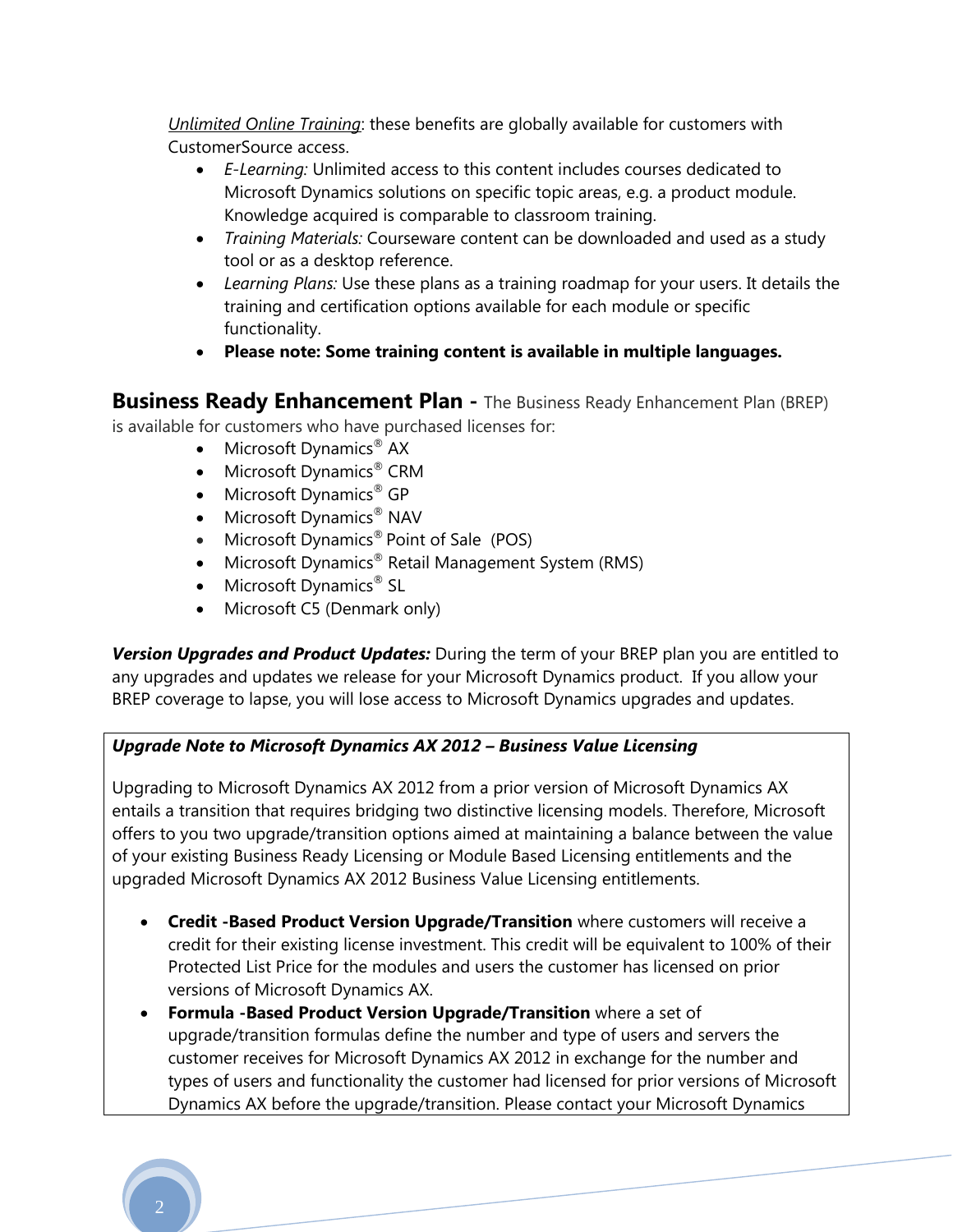partner to obtain a full description of the License Conversion Table for the Formula - Based Product Version Upgrade/Transition.

These two paths will be available to Microsoft Dynamics AX 2012 until further notice. However, customers need to meet the eligibility criteria for each path as outlined below.

**For existing Microsoft Dynamics AX customers as ofprior to November 1, 2011:**, both upgrade/transition paths will be madeare available.

**For new customers who purchased Microsoft Dynamics AX on or after November 1, 2011**,: only the Credit- Based Product Version Upgrade/Transition is available.

*Service Packs and Hot Fixes:* Service packs and hot fixes are created and released at Microsoft's discretion for recognized issues identified for Microsoft products. Many hotfixes are frequently combined into a single package (called a service pack), which is made available to customers. Service packs are generally cumulative, meaning that each new service pack contains all the fixes that were included with previous service packs and any new critical security fixes.

During the term of your BREP coverage you will have access to any service packs and hot fixes we release for your Microsoft Dynamics product during the Mainstream Support Phase of the Microsoft lifecycle as long as your product is listed as a supported product on the Microsoft lifecycle website. The Microsoft lifecycle website is located at [http://www.support.microsoft.com/lifecycle.](http://www.support.microsoft.com/lifecycle) Customers who wish to purchase a Custom Support or Extended Hot Fix Support agreement must be enrolled in a Business Ready Enhancement Plan.

*Tax and Regulatory Releases:* During the term of your BREP coverage, you will have access to tax and regulatory releases for the Microsoft Dynamics products that Microsoft makes generally commercially available. Updates for Microsoft Dynamics products that are supported by Microsoft are generally released each fiscal year or on an as-needed basis for software in the Mainstream Support Phase of its lifecycle. Local laws, market conditions and technical support requirements differ around the world, and thus may necessitate out of cycle releases.

**Protected List Price**: if you remain current on your BREP coverage, the recommended system list price at the time you purchase a license for a Microsoft Dynamics product will serve as the basis on which we calculate future Business Ready Enhancement Plan re-enrollment fees. Your partner will set your final price and will establish any payment terms and conditions with you. See your partner for details.

Product Line and Edition transitions will require a BREP plan re-calculation, based on the recommended system list price of the new license.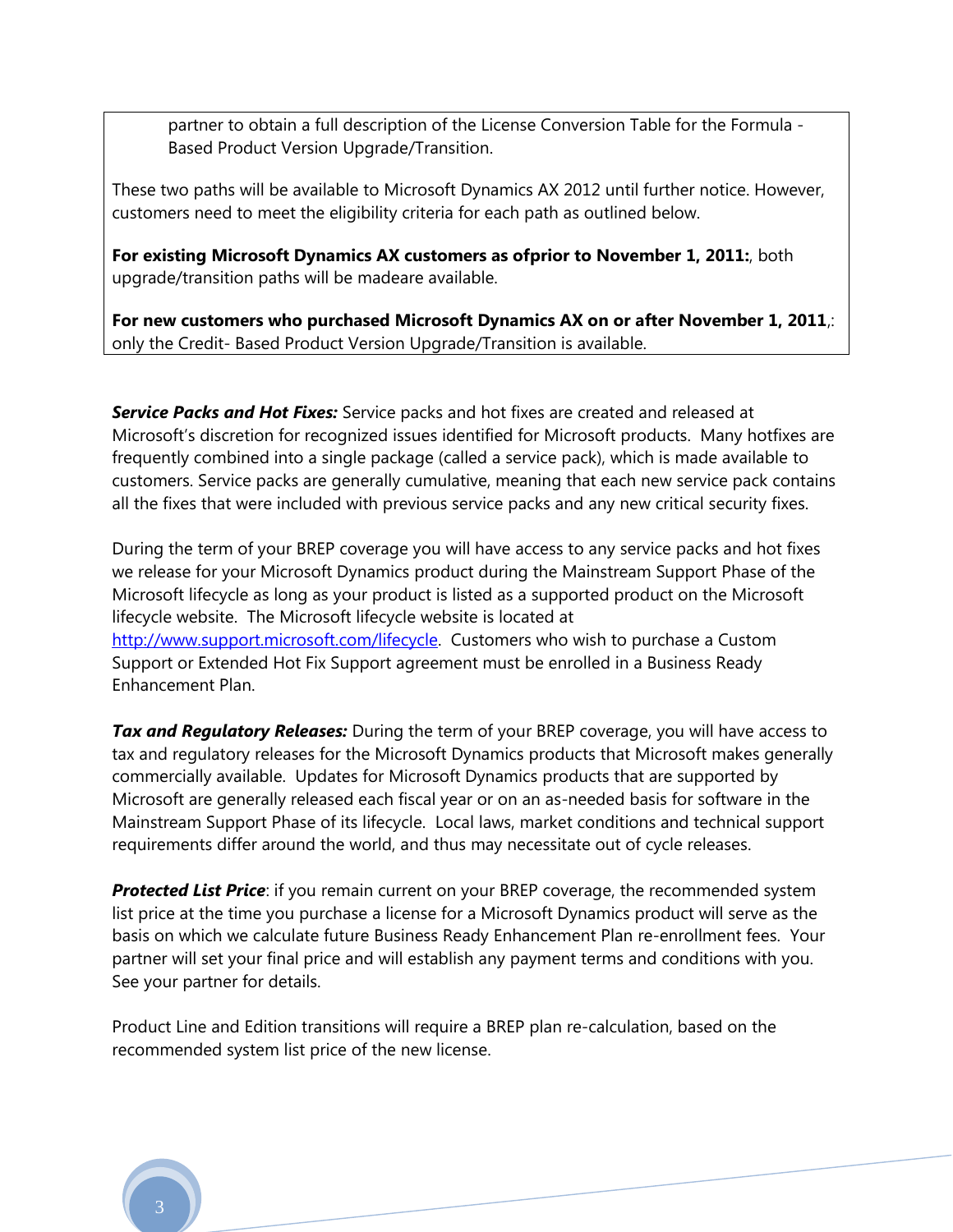**Unsupported Products:** During the term of your BREP coverage you may choose to purchase licenses off the latest available price list and downgrade your Microsoft Dynamics product to unsupported versions that we make available at our sole discretion. However, by definition, Microsoft will not support versions that have fallen outside the product lifecycle dates. You will not be entitled to any new upgrades, updates, service packs, hot fixes, or tax and regulatory releases for these unsupported Microsoft Dynamics products. For a list of Microsoft Dynamics products that are currently supported, go to the Support Lifecycle Web site at [http://support.microsoft.com/lifecycle.](http://support.microsoft.com/lifecycle)

*Transition Investment Credits*: During the term of your Business Ready Enhancement Plan, customers can apply their license investment towards a:

- **Product Transition**: transition to any other Microsoft Dynamics solution, e.g. Microsoft Dynamics AX to Microsoft Dynamics NAV.
- *Edition Transition*: transition to another edition of the same product, e.g. Standard to Professional, Business Essentials to Advanced Management
- **License Model Transitions:** Any move from Module Based Licensing model to the Business Ready Licensing mode, remaining within the same product line. Transitioning between these two license models may require payment of an additional transition fee.

Please note: The transition investment credit does not apply to Microsoft Dynamics CRM.

In addition, when you use problem resolution support for any Microsoft Dynamics product, your customer support case history may track all incidents received and their resolution. In order to improve the services Microsoft and your Microsoft Dynamics implementation services partner provide, this history will be visible to your partner of record.

#### *Localizations*

Microsoft extends the business process functionality of its Microsoft Dynamics enterprise resource planning applications by developing features to address certain language or nationwide financial regulatory requirements in countries where Microsoft makes these applications generally commercially available.

Since laws and regulations that affect companies are different in each country, the Microsoft Dynamics applications are not supported in terms of localizations, languages or technical support in all countries. For more information about the various countries and regions where Microsoft makes locations and or translations generally commercially available for Microsoft Dynamics applications click [here.](https://mbs.microsoft.com/partnersource/marketing/campaigns/advertising/MSD_LocalizationTranslation)

**Business Ready Advantage Plan -** The Business Ready Advantage Plan (BRAP) is available for customers who have purchased licenses for:

- Microsoft Dynamics<sup>®</sup> CRM
- Microsoft Dynamics<sup>®</sup> GP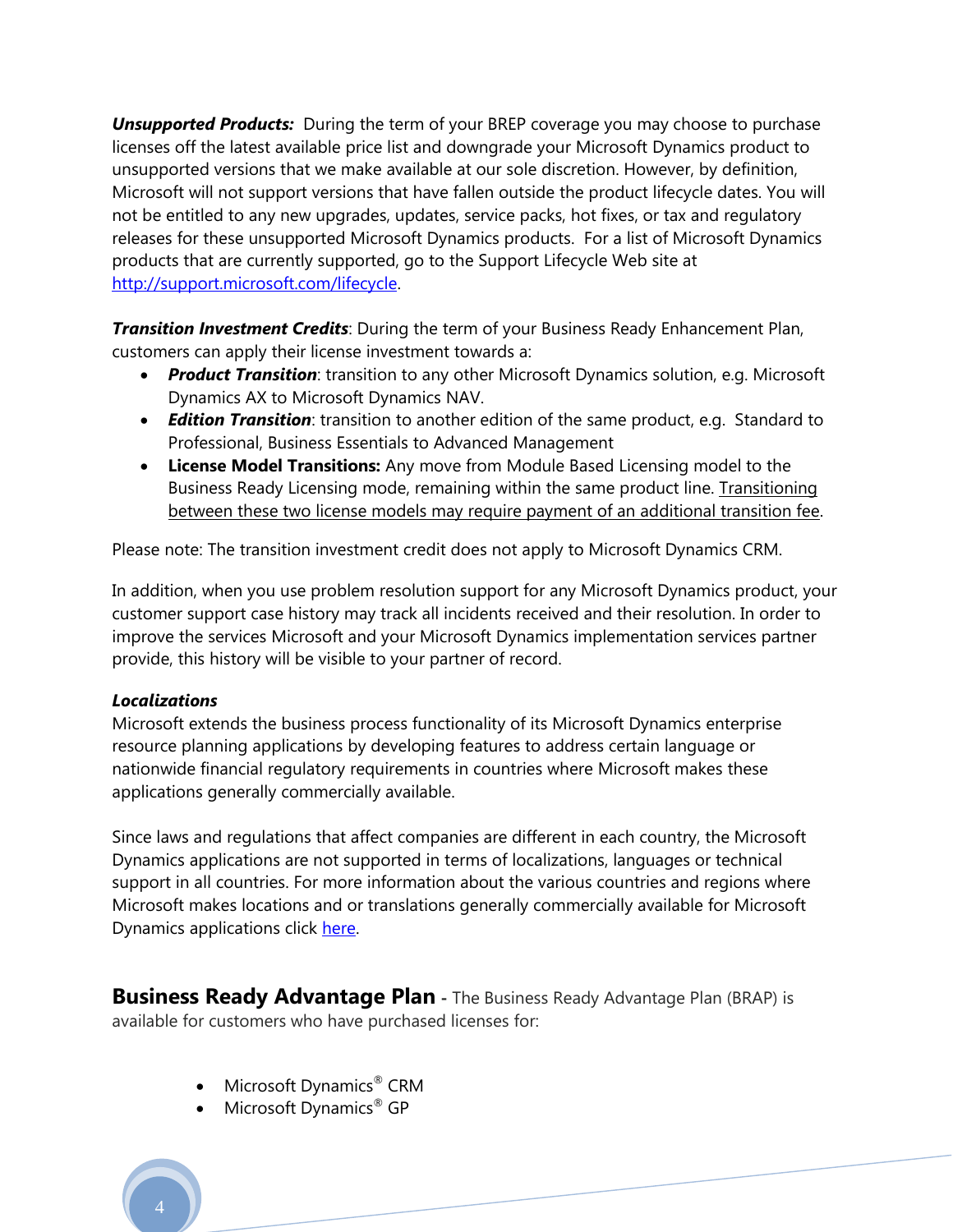- Microsoft Dynamics<sup>®</sup> Point of Sale (POS)
- Microsoft Dynamics® Retail Management System (RMS)
- Microsoft Dynamics<sup>®</sup> SL

Check with your partner for local availability for your solution.

If you are on the BRAP plan, you receive all of the benefits mentioned above for BREP, plus:

*Six Annual Problem Resolution Support Incidents:* During the term of your BRAP coverage, you are entitled to six Microsoft Dynamics electronic support incidents (via CustomerSource) per year. Problem resolution support incidents have an estimated response time of three business hours from our receipt of your request so long as the applicable product is listed as a supported product on the Microsoft lifecycle website. Support hours are 8 am – 8 pm CST Monday – Friday.

Support incidents should be used for problems with specific symptoms encountered while using Microsoft Dynamics products, where there is a reasonable expectation that the problems are caused your Microsoft Dynamics product. Support incidents provide reactive support that focuses on a specific problem, error message, or functionality that is not working as intended. An incident is defined as a single support issue and the reasonable effort needed to resolve it. A single support issue is a problem that cannot be broken down into subordinate issues. If a problem consists of subordinate issues, each shall be considered a separate incident. Support incidents cannot be used for general advice and guidance. Advisory services can be purchased as an additional billable service.

You are responsible for implementing the procedures necessary to safeguard the integrity and security of your software and data and to reconstruct lost or altered files resulting from failures.

*Managed Community and Support Forums:* Exchange ideas, ask questions and discuss solutions with your peers. Take advantage of the Microsoft Dynamics Community, helping you get answers to your questions. You will also have access to forums monitored by Microsoft Support Engineers. [Go here to access the Dynamics Community.](http://community.dynamics.com/)

## **Business Ready Advantage Plus Plan**

The Business Ready Advantage Plus Plan (BRAP Plus) is available for customers who have purchased licenses for:

- Microsoft Dynamics<sup>®</sup> AX
- Microsoft Dynamics<sup>®</sup> CRM
- Microsoft Dynamics<sup>®</sup> GP
- Microsoft Dynamics<sup>®</sup> NAV
- Microsoft Dynamics<sup>®</sup> Point of Sale (POS)
- Microsoft Dynamics® Retail Management System (RMS)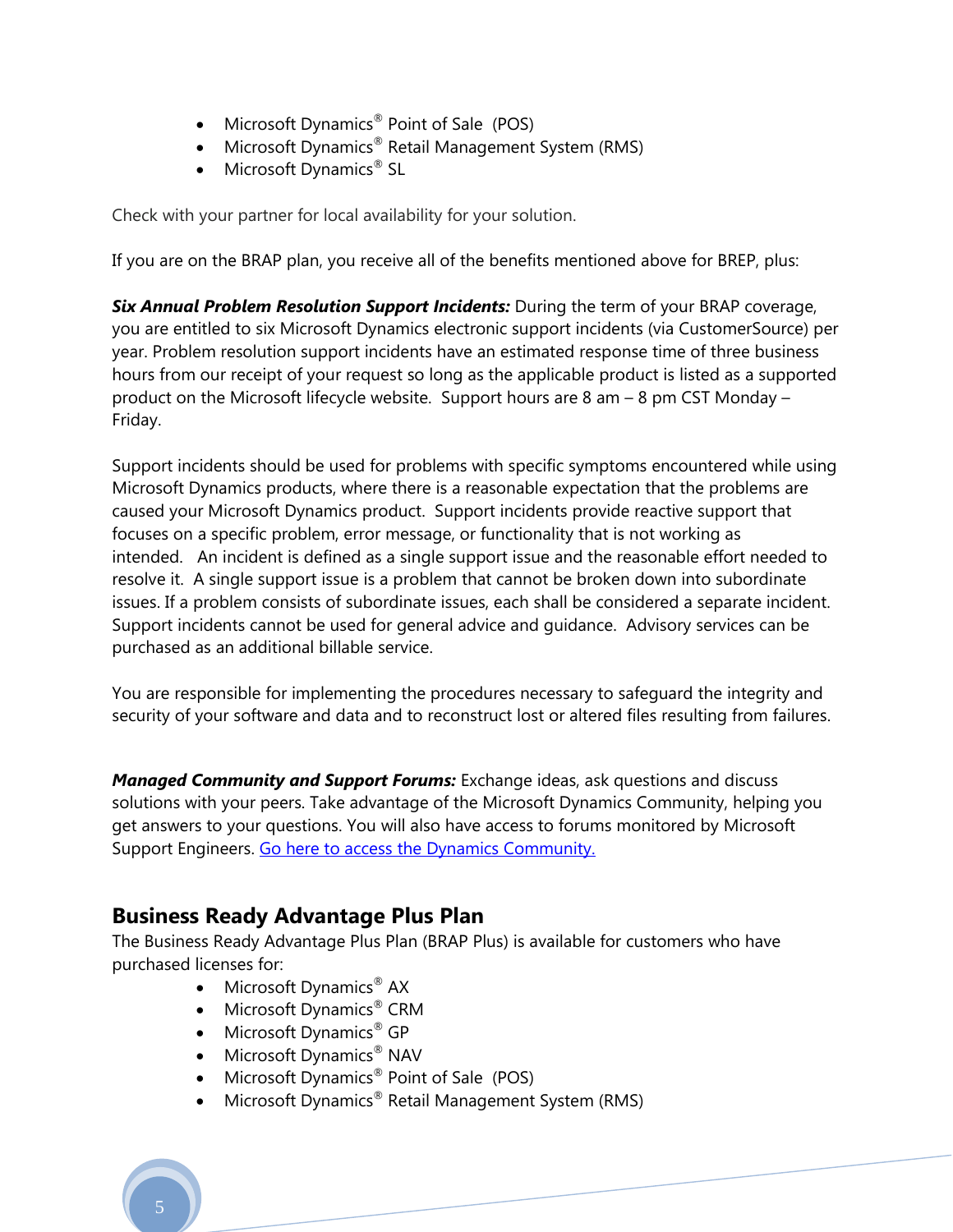• Microsoft Dynamics<sup>®</sup> SL

Check with your partner for local availability for your solution. For additional details on availability and options for Microsoft Dynamics AX and Microsoft Dynamics NAV, click [here.](http://www.microsoft.com/dynamics/customer/en-us/service-plans.aspx)

If you are on the Business Ready Advantage Plus Plan, you receive all of the benefits mentioned above for BRAP, Plus:

*Unlimited Electronic Problem Resolution Support***:** During the term of your BRAP Plus coverage, you receive unlimited Microsoft Dynamics electronic support incidents (via CustomerSource). Problem resolution support incidents have an estimated response time of two to eight business hours from our receipt of your request so long as the applicable product is listed as a supported product on the Microsoft lifecycle website. Response times will vary based on the severity of the issue. Severity level definitions are posted [here](https://mbs.microsoft.com/Cms/Templates/document/General.aspx?NRMODE=Published&NRNODEGUID=%7b9809B0A1-9914-4927-9710-B7C297F99676%7d&NRORIGINALURL=/customersource/serviceplans/MSD_ERPCustomerSupportOfferings&NRCACHEHINT=Guest&wa=wsignin1.0). Support hours are 8 am – 8 pm CST Monday – Friday. If a Severity A level case is encountered after the normal support hours listed above, customers will receive 24x7 telephone support.

Support incidents should be used for problems with specific symptoms encountered while using Microsoft Dynamics products, where there is a reasonable expectation that the problems are caused by your Microsoft Dynamics product. Support incidents provide reactive support that focuses on a specific problem, error message, or functionality that is not working as intended. An incident is defined as a single support issue and the reasonable effort needed to resolve it. A single support issue is a problem that cannot be broken down into subordinate issues. If a problem consists of subordinate issues, each shall be considered a separate incident. Support incidents cannot be used for general advice and guidance. Advisory services can be purchased as an additional billable service.

You are responsible for implementing the procedures necessary to safeguard the integrity and security of your software and data and to reconstruct lost or altered files resulting from failures.

## **Professional Plan**

Available for Microsoft Dynamics CRM Online. Please refer to [http://crm.dynamics.com](http://crm.dynamics.com/) or your partner for local availability.

*Unlimited Electronic or Telephone Support Incidents:* During the term of your Professional Plan, you receive unlimited electronic or telephone support incidents with an estimated response time of eight business hours from our receipt of your request so long as the applicable product is listed as a supported product on the Microsoft lifecycle website. Support hours are 8 am – 8 pm CST Monday – Friday.

Support incidents can be used for problems with specific symptoms encountered while using Microsoft Dynamics products, where there is a reasonable expectation that the problems are caused by your Microsoft Dynamics product. Support incidents provide reactive support that focuses on a specific problem, error message, or functionality that is not working as